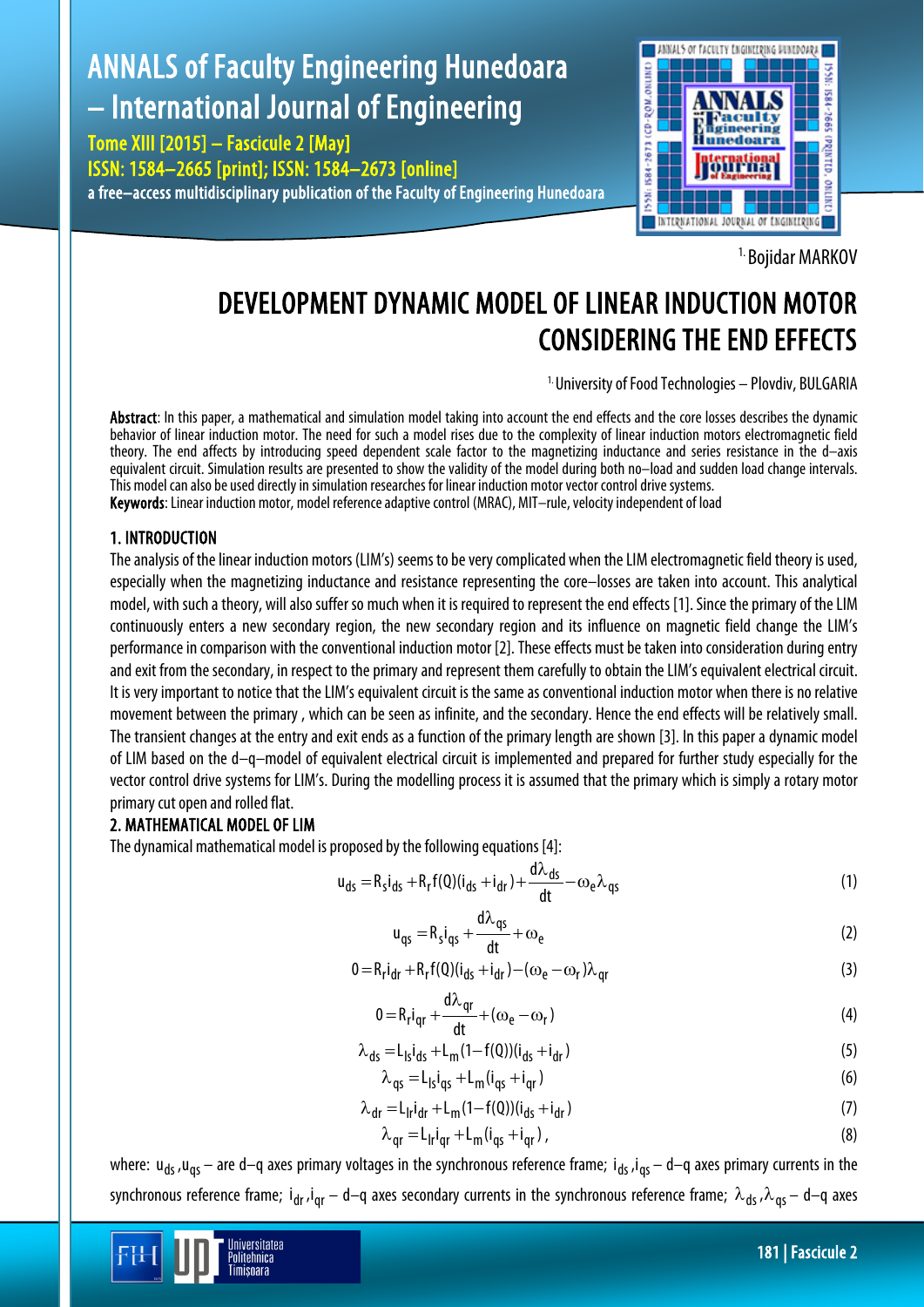primary flux;  $\lambda_{rd}$ , $\lambda_{rq}$  – d–q axes secondary flux;  $R_s$ , $R_r$  – resistance of the primary and secondary windings respectively, per phase;  $\omega_e$ , $\omega_r$  – primary and secondary electrical frequency respectively;  $\tau$  – pole pitch; L<sub>m</sub> – mutual inductance; L<sub>s</sub>,L<sub>r</sub> – primary and secondary self-inductances respectively, per phase;  $L_{ls}$ ,  $L_{lr}$  – primary and secondary leakage inductances respectively, per phase.

In the above equations:

$$
f(Q) = \frac{1 - e^{-Q}}{Q},
$$
\n(9)

where

$$
Q = \frac{DR_r}{(Lm + L_{|r})v}
$$
 (10)

Also the motor thrust force will be given as:

$$
F_e = \frac{3 \pi P}{2 \tau 2} (\lambda_{ds} i_{qs} - \lambda_{qs} i_{ds}),
$$
\n(11)

where:  $\tau$  – is the pole pitch; P – number of pole pairs; F – electromagnetic thrust force; D – primary length; Q – factor linked to the primary length;  $v-$  linear velocity.

The motion of the slider is governed by the Newton's law of motion, i.e., balance of various forces acting on it. As such, it has:

$$
F_e - F_L = \frac{1}{M} \frac{dv}{dt} \tag{12}
$$

where: M  $-$  is the mass of the slider;  $\mathsf{F}_{\mathsf{L}}$   $-$  internal load.

The Q factor is associated with the length of the primary, and to a certain degree, quantifies the end effects as a function of the primary, and to a certain degree, quantifies the end effects as a function of the velocity v as described by equation.

The LIM's primary and secondary d–q–currents are separable into two portions, of which the first is independent of the end effects, and the second dependent of the end effects. With this approach, the first portion behaves as a conventional induction motor current and the second portion as an attenuation function due to the LIM's end effects. The leakage fluxes are also separable into two parts, the first is independent of the end effects and will be denoted by the index–1, while the second describes the leakage flux dependent on the end effects, indicated by the index–2. The equations representing these fluxes and currents are given in [5].

#### 3. SIMULATION OF LIM USING SIMULINK/MATLAB SOFTWARE PACKAGE

The parameters of the LIM used in the simulation are shown bellows:

Number of pole pairs: P = 2; R<sub>s</sub> = 5,348 Ω; R<sub>r</sub> = 11,603 Ω; D = 2,1mm; L<sub>m</sub> = 0,09213 H; L<sub>s</sub> = 0,1073 H; L<sub>r</sub> = 0,094618 H;  $\tau$  = 1,05.10<sup>-4</sup> m; Primary width– 45.10<sup>-3</sup> m; Secondary thickness – 4,5.10<sup>-3</sup> m; Number of slots – 12; Air gap length–  $4.10^{-3}$  m : Mass of the slider – M = 30 kg

The Simulink dynamic model used in this simulation and its internal construction are show in Figs. (1–5).



Figure 1. Simulink realization of equations (1–9). a),b)–for d axes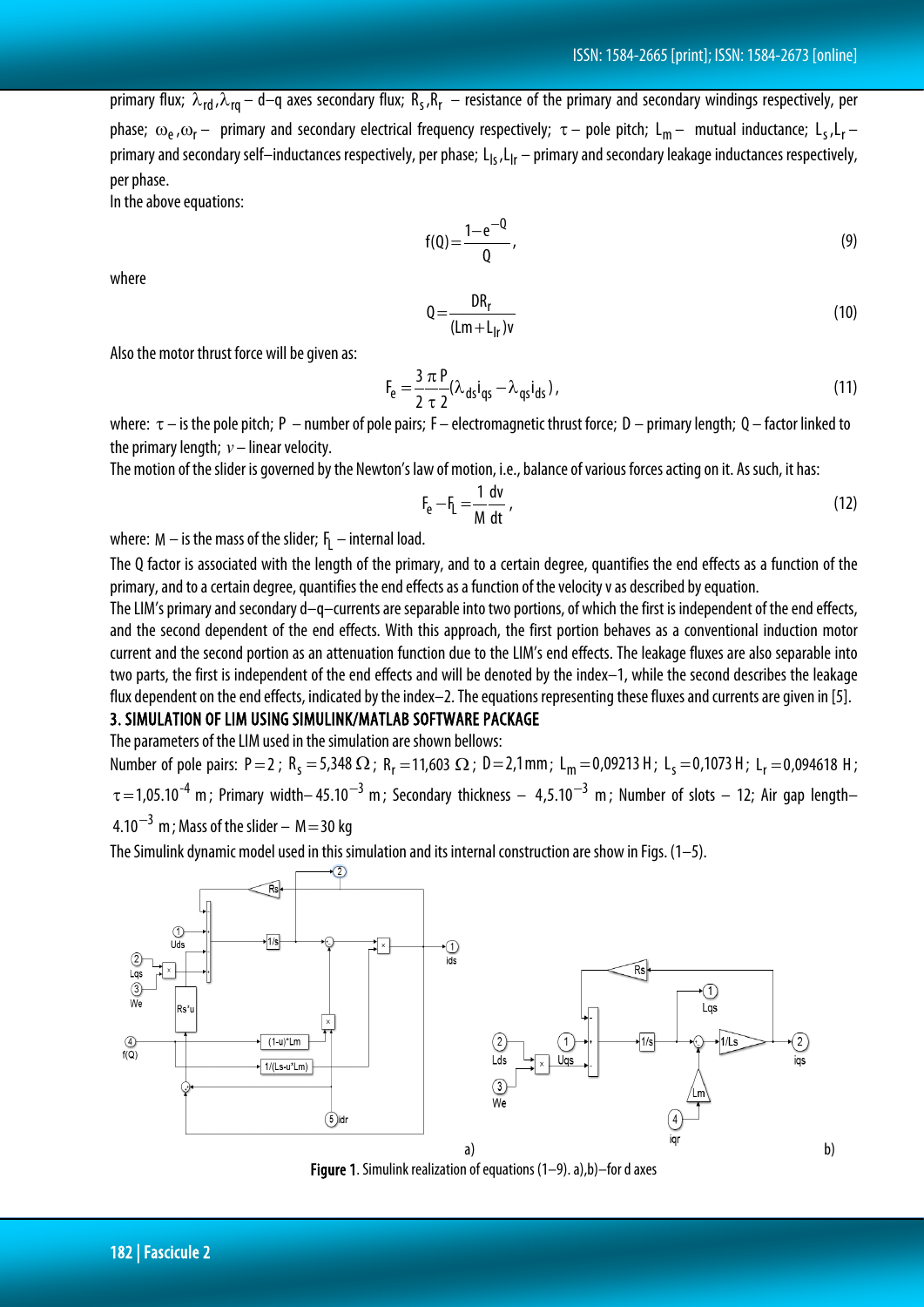

The Figure (6) shows the LIM thrust force characteristics for no–load and several step change–loading conditions. The velocity response for such loading conditions is shown in Figure (7).